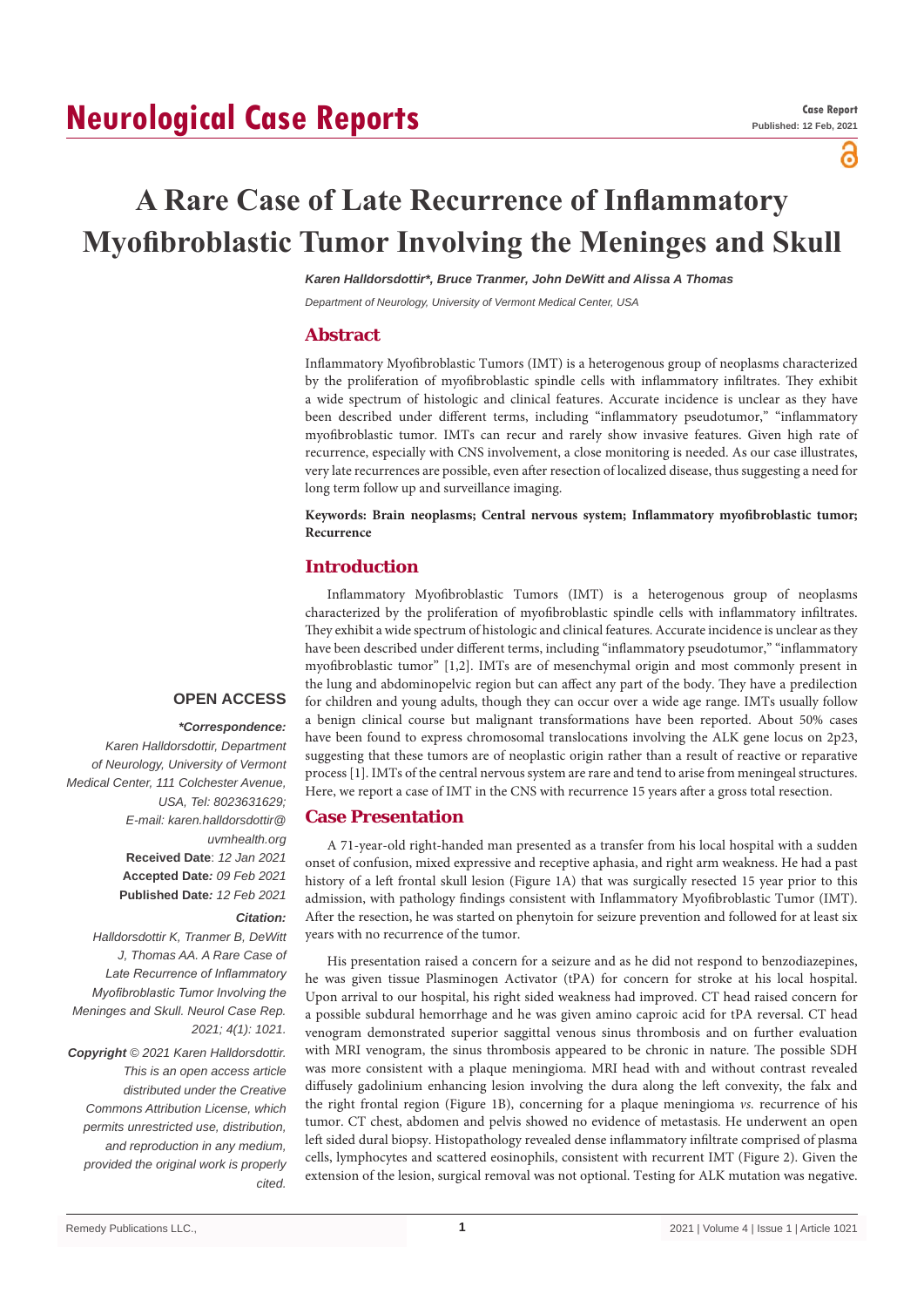

**Figure 1:** A) Axial T1 post-contrast MRI image from 2004 demonstrating an enhancing mass-like skull- based lesion in the left frontal convexity with underlying dural enhancement along the left frontal lobe. B) Axial T1 post-contrast MRI image from 2019 demonstrating diffuse extra-axial enhancement along the entire left frontal convexity, falx, and right frontal convexity.



**Figure 2:** H&E images of the patient's primary tumor (A&B) and recurrence (C&D) show a spindled cell lesion with an associated dense inflammatory infiltrate consisting of lymphocytes, prominent plasma cells, and scattered eosinophils consistent with inflammatory myofibroblastic tumor. Although the spindled cell component is more prominent in the primary tumor, both specimens show the same mixed inflammatory infiltrate. Molecular testing in the patient's recurrence was negative for the presence of an ALK translocation.

The patient was treated with involved-field radiation therapy, which he tolerated well. He remains on anti-epileptic therapy with surveillance MR imaging.

# **Discussion**

We present a rare case of adult onset IMT with diffuse meningeal recurrence fifteen years after local dural and skull based resection. IMTs are classified as tumors of intermediate biological potential by the World Health Organization classification. They were initially considered benign and non-neoplastic lesions, but were later found to have a potential for recurrence and a small risk of distant metastasis [2]. The recurrence rate varies between 2 and 25% and is higher in IMTs involving the CNS, with rates reported as high as 40% within two years [1-3].

IMTs rarely involve the central nervous system and thus far only 100 cases have been reported. Symptoms are usually non-specific and vary according to the location and the extend of involvement. More than 60% of intracranial IMTs arise from dural and meningeal structures, which might be related to the rich vascular fibrous membrane of the dura mater. On neuroimaging, IMTs show a low signal enhancement after contrast administration on both T2 and T1 weighted images. These features can overlap several other conditions, including a plaque meningioma, sarcoidosis, lymphoma

and pachymeningitis. Adjacent leptomeningeal involvement and dural venous sinus thrombosis is frequently seen, as our case presents [4]. Given the non-specific radiological findings, the diagnosis is predominantly based on histopathological features, characterized by myofibroblastic spindle cell proliferation with inflammatory infiltration of lymphocytes, plasma cells and eosinophils along with fibrosis.

Overexpression of Anaplastic Lymphoma Kinase (ALK), caused by structural rearrangements of the ALK locus on chromosome 2p23, has been reported in approximately 50% of case and is associated with higher rates of local recurrence of IMT-CNS (33% *vs.* 9% respectively). Most recurrences in ALK-positive patients occur within two years after surgery. ALK expression has not been associated with distant metastasis or shown to affect prognosis [2,3].

Currently there is no unified treatment protocol for IMTs. Complete surgical resection is considered to be the treatment of choice and is the only known curative treatment [1]. The use of radiotherapy, immunosuppressive therapy and chemotherapy has been described in the literature for recurrent or unrespectable tumors. ALK inhibitors have been used successfully in several clinical trials for ALK-mutant tumors. Crizotinib was the first ALK tyrosine kinase inhibitor to become clinically available. In a case series with 14 patients with IMT, ALK-inhibition was a highly effective therapy, supporting consideration of frontline therapy with crizotinib [5]. Crizotinib has limited penetration across the blood brain barrier and thus limited efficacy of CNS tumors. Concurrent radiotherapy may improve its efficacy by increasing the permeability of the blood brain barrier, resulting in partial response. The exact impact of crizotinib on outcome is unclear and the exact follow-up period after discontinuation of crizotinib has not been included in prior reports, limiting the ultimate assessment of the efficacy of the treatment. Unfortunately, the patient in our case did not express ALK mutation and thus treatment with ALK inhibitors was not optional.

# **Conclusion**

IMTs can recur and rarely show invasive features. Given high rate of recurrence, especially with CNS involvement, a close monitoring is needed. As our case illustrates, very late recurrences are possible, even after resection of localized disease, thus suggesting a need for long term follow up and surveillance imaging. To our knowledge, there have no cases been reported with recurrent tumor after such a long time. Although the literature suggests that tumors expressing ALK are more prone to recur, the confirmed IMT in our case was negative for ALK expression. Given the long disease-free interval, there was some delay in obtaining the correct diagnosis which can render patient susceptible for unnecessary studies. Other important differential diagnosis to keep in mind when patients present with skull-like lesion involving the meninges include plaque meningioma, lymphoma, sarcoid and dural based metastases.

#### **References**

- 1. [Gleason BC, Hornick JL. Inflammatory myofibroblastic tumours: Where](https://pubmed.ncbi.nlm.nih.gov/17938159/)  [are we now? J Clin Pathol. 2008;61\(4\):428-37.](https://pubmed.ncbi.nlm.nih.gov/17938159/)
- 2. [Coffin CM, Watterson J, Priest JR, Dehner LP. Extrapulmonary](https://pubmed.ncbi.nlm.nih.gov/7611533/)  [inflammatory myofibroblastic tumor \(inflammatory pseudotumor\). A](https://pubmed.ncbi.nlm.nih.gov/7611533/)  [clinicopathologic and immunohistochemical study of 84 cases. Am J Surg](https://pubmed.ncbi.nlm.nih.gov/7611533/)  [Pathol. 1995;19\(8\):859-72.](https://pubmed.ncbi.nlm.nih.gov/7611533/)
- 3. [Hausler M, Schaade L, Ramaekers VT, Doenges M, Heimann G, Sellhaus](https://pubmed.ncbi.nlm.nih.gov/12673560/)  [B. Inflammatory pseudotumors of the central nervous system: Report of 3](https://pubmed.ncbi.nlm.nih.gov/12673560/)